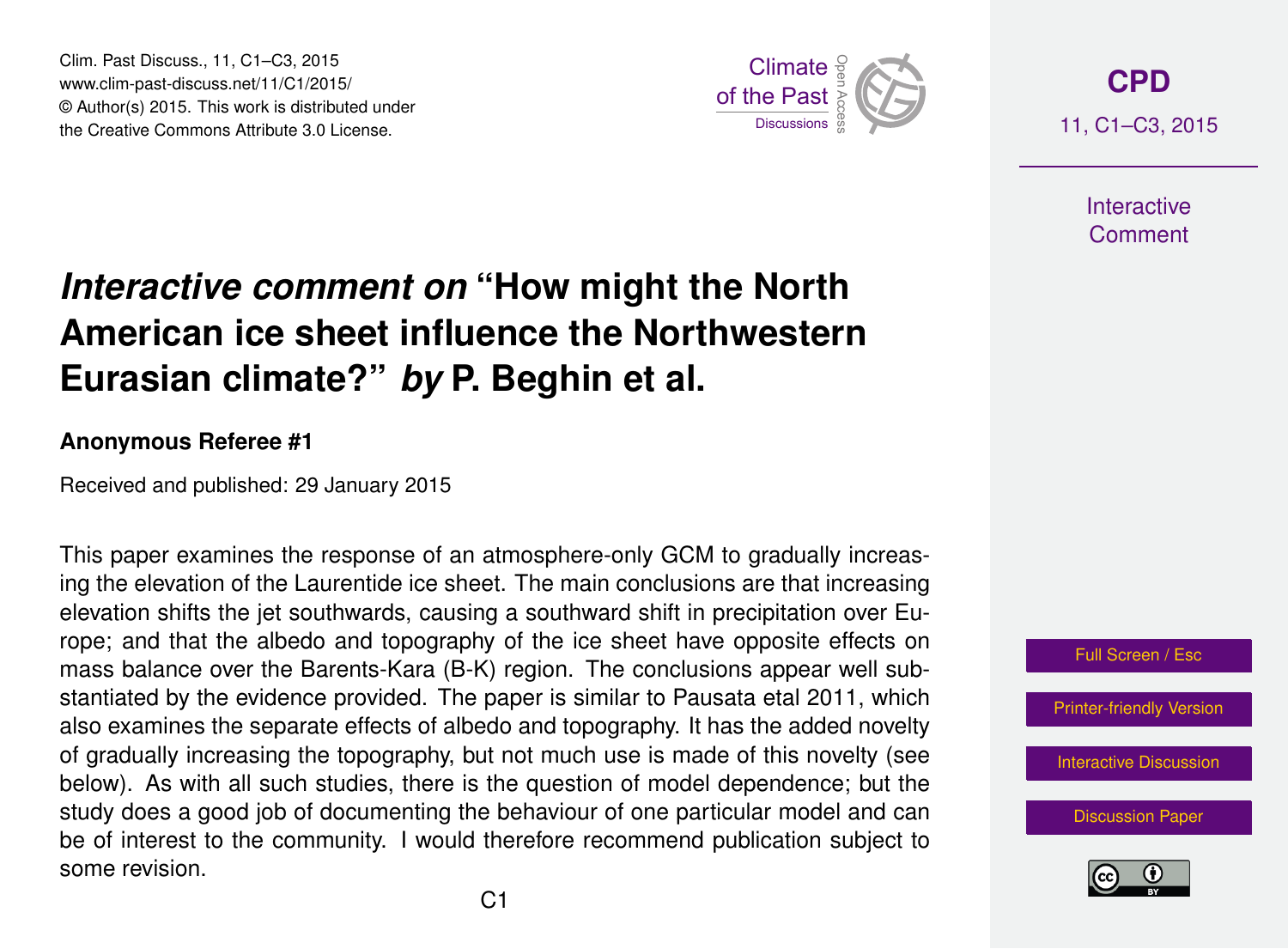#### Major comments:

- The main novelty of the paper is in the gradually increasing topography, but in fact little use is made of this aspect. How much would the paper in general (and the conclusions in particular) change if you only examined the noIS, 00dhL and 100 dhL cases? What do we learn from the intermediate cases? If the answer is "not much", then I suggest simply removing most of the figures for the intermediate cases, which will streamline the paper and let you show bigger, clearer figures. Otherwise, introduce new text (particularly in the discussion/conclusions sections) to highlight the new knowledge added by the intermediate cases.

- An important conclusion is that ablation rates increase so much over the B-K in the high-LIS cases that they prevent the formation of the FIS. The relevance of this conclusion to the real system is difficult to evaluate, though: the LIS and FIS in fact co-evolved, so the problem of FIS inception in the presence of a full LIS is obviously artificial. It's OK as a first step, but the interest of the paper would increase considerably if a new GCM simulation were performed in which the FIS has the elevation computed by the ice-sheet model in the 00dhL run while the LIS has its full elevation. The GCM outputs could then be fed back into the ice-sheet model to test for self consistency; it's possible that the FIS will be maintained in that case.

Minor comments: Sec 3.2: Temperature changes over the B-K are explained exclusively through changes in advection. While this is reasonably convincing in the summer case, when there is a clear north-south temperature gradient across the B-K, but less so in winter, when there seems to be no gradient at all. I can't tell if this is just because the temperature goes off the scale across the whole B-K region in Fig 3 top right  $-$  if so, then adjust the scale so that the temperature gradient can be appreciated. If there really is no gradient, then you need an alternative explanation for the winter cooling – try looking at cloud radiative forcing.

Sec 3.3: Does "precipitation" here refer only to liquid precipitation, or to the total liq-

## **[CPD](http://www.clim-past-discuss.net)**

11, C1–C3, 2015

**Interactive Comment** 



[Printer-friendly Version](http://www.clim-past-discuss.net/11/C1/2015/cpd-11-C1-2015-print.pdf)

[Interactive Discussion](http://www.clim-past-discuss.net/11/27/2015/cpd-11-27-2015-discussion.html)

[Discussion Paper](http://www.clim-past-discuss.net/11/27/2015/cpd-11-27-2015.pdf)